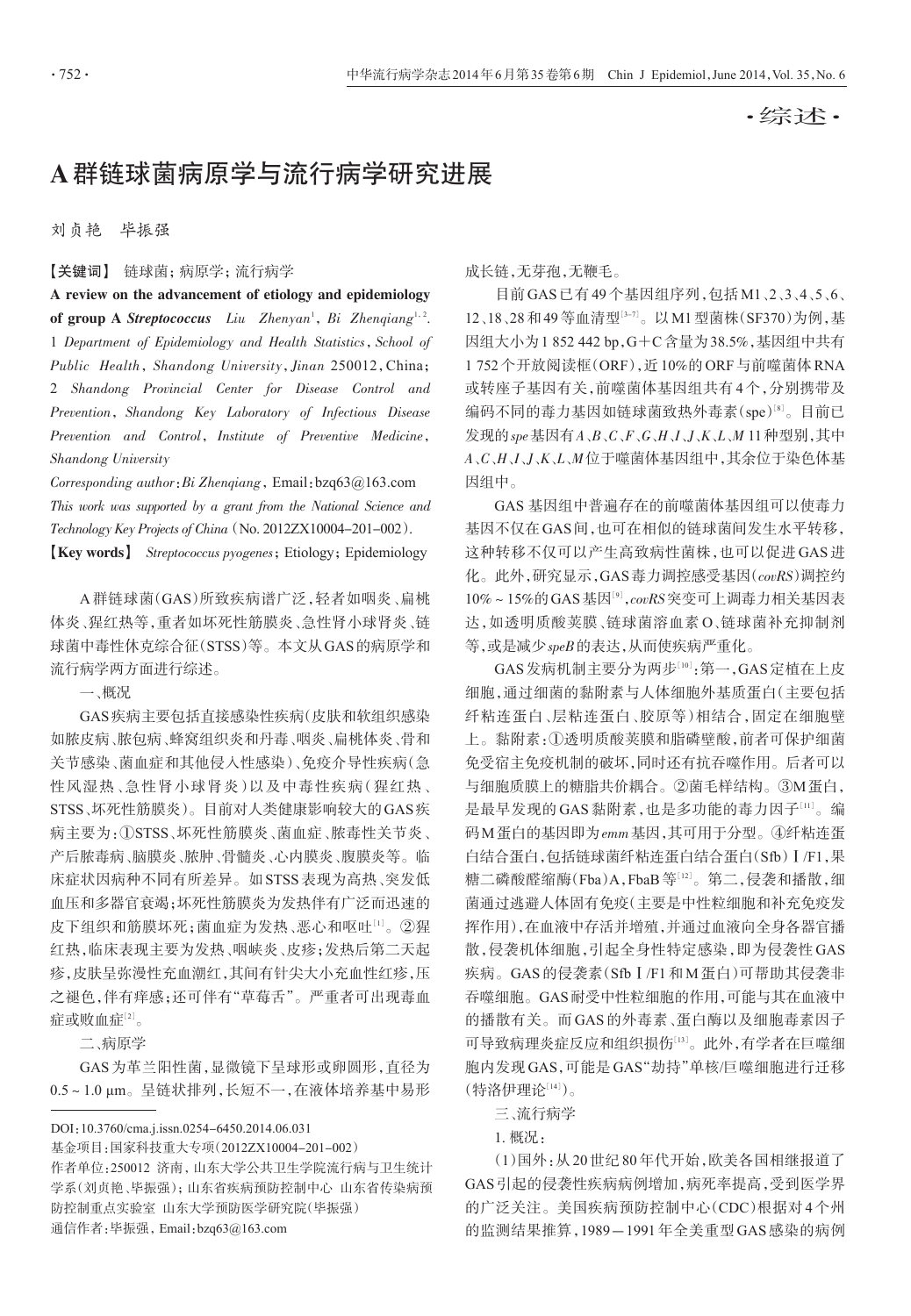数约为1万~2万[<sup>15</sup>] 。1995-1999年根据美国5个州的实验 室及人口检测结果推测,侵袭性 GAS 疾病在美国的发病率 为每年3/10万~6/10万人,每年大约有9 600~9 700名病例, 其中 1 100 ~ 1 300 名病例死于 GAS 感染<sup>[16]</sup>。2005 年发达国 家侵袭性GAS疾病的发病率为1.5/10万 ~ 3.9/10万[17]。另有 研究显示,侵袭性GAS疾病的1周病死率为19%<sup>[18]</sup>。欧盟为 改善这一现状,专门建立了欧洲重型 GAS 疾病专项 (Strep-EURO)[<sup>19</sup>] ,监测侵袭性GAS疾病,研究其流行病学和 病原学特点。有关侵袭性GAS疾病的报道在发展中国家较 为少见。

(2)国内:目前流行且对健康造成威胁的GAS疾病主要 为猩红热。猩红热为法定报告乙类传染病。自 1949 年以 来,猩红热疫情呈周期性波动,但总体呈下降趋势。北京地 区 1956-1959年、1966年、1970-1971 年为发病高峰[20]。 广东地区 1974-1987 年为流行期,年平均发病率为 15.16/ 10 万[<sup>21</sup>] 。2010年后我国猩红热发病率急剧上升,到2011年 全国年发病率达4.7/10万,其中北京年发病率为30/10万,疫 情较严重'<del>2'</del>'。另外,在香港猩红热疫情中'<sup>23'</sup>,导致2名儿童 死亡,引起社会极大关注。

2. GAS的传播:人类是GAS的唯一自然宿主,GAS主要 定植于人体黏膜表面,口咽黏膜为主要定植部位,另外GAS 也可以定植于胃肠道黏膜,以及男性生殖器等部位。无症状 健康儿童口咽部GAS的携带率为3%~26%,<5岁儿童携带 率为3%~17%<sup>[24]</sup>。因此患者及带菌者是主要传染源。GAS 疾病的潜伏期因病种不同而有所不同。例如,GAS咽炎潜伏 期一般为1~5 d,猩红热潜伏期为1~7 d,一般为2~3 d,而 侵袭性 GAS 疾病潜伏期又互不相同。根据潜伏期,可进一 步追踪传染源和传播途径。

其传播仅在人与人之间通过直接接触、空气飞沫以及 污染的食物进行传播。个别情况下,也可通过皮肤黏膜接 触传播。

人群对GAS普遍易感。好发于<15岁的儿童、老年人 及免疫力低下者。

3. 分子流行病学特点:

(1)emm 分型:有关 GAS 世界范围内 emm 分型的一项 Meta分析显示,emm型别主要为emm 1和emm 12<sup>[25]</sup>。

在时间分布上,emm型别变化在不同地区其长期趋势不 同。研究显示,2000-2009年和1990-1999年相比,发达国 家的emm型别分布变化不大<sup>[25]</sup>。而在亚洲和拉丁美洲,emm 型别中现排名前十的仅4种。意大利的一项研究显示,emm 89在1994-1996年间引起了25%侵袭性GAS疾病,随后逐 年下降,在2003—2005年间仅引起少数病例<sup>[26]</sup>。表明*emm* 型别变化在总体上处于稳中有变的态势。

多项研究显示,emm分型与疾病有着密切的联系,尤其 是侵袭性GAS型别。2003-2004年有关欧洲11个欧盟国家 调查显示,侵袭性GAS疾病中最常见的emm型别为emm 1、 28、3[27]。而在美国,2000—2004年间收集到的侵袭性GAS 菌株中,*emm* 1、3、28、12和89占了其中的55%<sup>[28]</sup>。另有研究 表明,emm 1和emm 3与坏死性筋膜炎、STSS相关,而emm 28 与产后脓毒病相关<sup>[29]</sup>。也有研究认为*emm* 分型与疾病无必 然关联[<sup>30</sup>,31] ,这有待于进一步研究证实。

(2)超抗原基因:葡萄牙的研究显示,GAS中有丝分裂外 毒素(sme)Z(96.0%)和speG(86.9%)最为常见,其余的依次为  $speC$ 、超抗原(ssa)、speJ、speA、speK、speH、speI、speL、speM $^{[32]}$ 。 中国广东省的22株GAS中均含有 speB、speC、speF、speG $^{\text{\tiny{[33]}}}$ 。 中国的一项多中心(北京、上海、重庆、深圳)研究显示,31.1% 的GAS菌株中含有speA,而speC则为58.6% $^{[34]}$ 。

超抗原基因与emm分型存在明显的相关关系。多项研 究显示,emm 1型别的菌株中大多含有speA、speG、smeZ、speJ, 通常不含有ssa、speH、speI;emm 4型菌株与speC、ssa、smeZ存 在相关关系,通常不含有speA、speJ;emm 12 型菌株中大多含 有 speC、speG、speH,不含有 speA、speJ;大多数 emm 28 型菌株 中含有speC、speG、speJ,不含有speH、ssa<sup>[34,35]</sup>。

(3)耐药:青霉素是 GAS 感染的首选治疗药物,研究显 示,GAS对青霉素普遍敏感,这可能是与GAS没有表达内酰 胺酶的能力或GAS青霉素结合蛋白的亲和力较低有关<sup>[36]</sup>。

大环内酯类药物及四环素则是青霉素过敏者及首次治 疗失败时的常用替代药物。大环内酯类药物的耐药情况在 许多国家均有报道[<sup>37</sup>-43] 。欧美大多数国家、巴西、智利、韩国 等的红霉素耐药率很低(<10%),而西班牙(32.8%)、意大利 (25%)、中国香港(28%)等地区红霉素耐药率较高。此外, 有研究显示,GAS 耐药与大环内酯类药物的消费量有强相 关性[<sup>44</sup>] 。由于我国抗生素的大量滥用,抗生素耐药率逐年 攀升,耐药情况十分严峻。研究显示,红霉素耐药率高达 96.8%[45],上海来源于猩红热的 GAS 菌株 100%对阿奇霉素 和克林霉素耐药!"(,表明在临床上选用红霉素及克林霉素 可能使治疗失败。

## 四、防治措施

应改善社会卫生条件,GAS在环境中可附着于一些无生 命的物体上如灰尘,衣物上,存活时间长达4周[<sup>47</sup>] ,一些环境 因素例如过度拥挤,卫生条件差可导致 GAS 流行。积极研 发疫苗,加强人群免疫。对非侵袭性 GAS 疾病采用抗生素 治疗,首选青霉素;而侵袭性GAS疾病可能还需要支持治疗 和手术干预[<sup>48</sup>] 。

## 五、存在问题

无症状 GAS 携带者虽不会对携带者机体健康造成影 响,但可成为 GAS 传播的潜在传染源。对这一人群如何分 辨和控制尚需解决[<sup>17</sup>] 。我国 GAS 的耐药情况较严重。另 外,由于GAS感染所致疾病的复杂性,尚未研发出有效可用 的疫苗。

## 参 考 文 献

- [1] Cole JN, Barnett TC, Nizet V, et al. Molecular insight into invasive group A streptococcal disease[J]. Nat Rev Microbiol,2011,9  $(10)$ : 724-736.
- [2] Ministry of Health of the People's Republic of China. Diagnostic criteria for scarlet fever [S]. Beijing: Ministry of Health of the People's Republic of China,2008.(in Chinese) 中华人民共和国卫生部. 猩红热诊断标准[S]. 北京:中华人民 共和国卫生部,2008.
- [3] Miyoshi-Akiyama T, Watanabe S, Kirikae T. Complete genome sequence of *Streptococcus pyogenes*  $M$  1 476, isolated from a patient with streptococcal toxic shock syndrome<sup>[J]</sup>. J Bacteriol,  $2012,194(19):5466.$